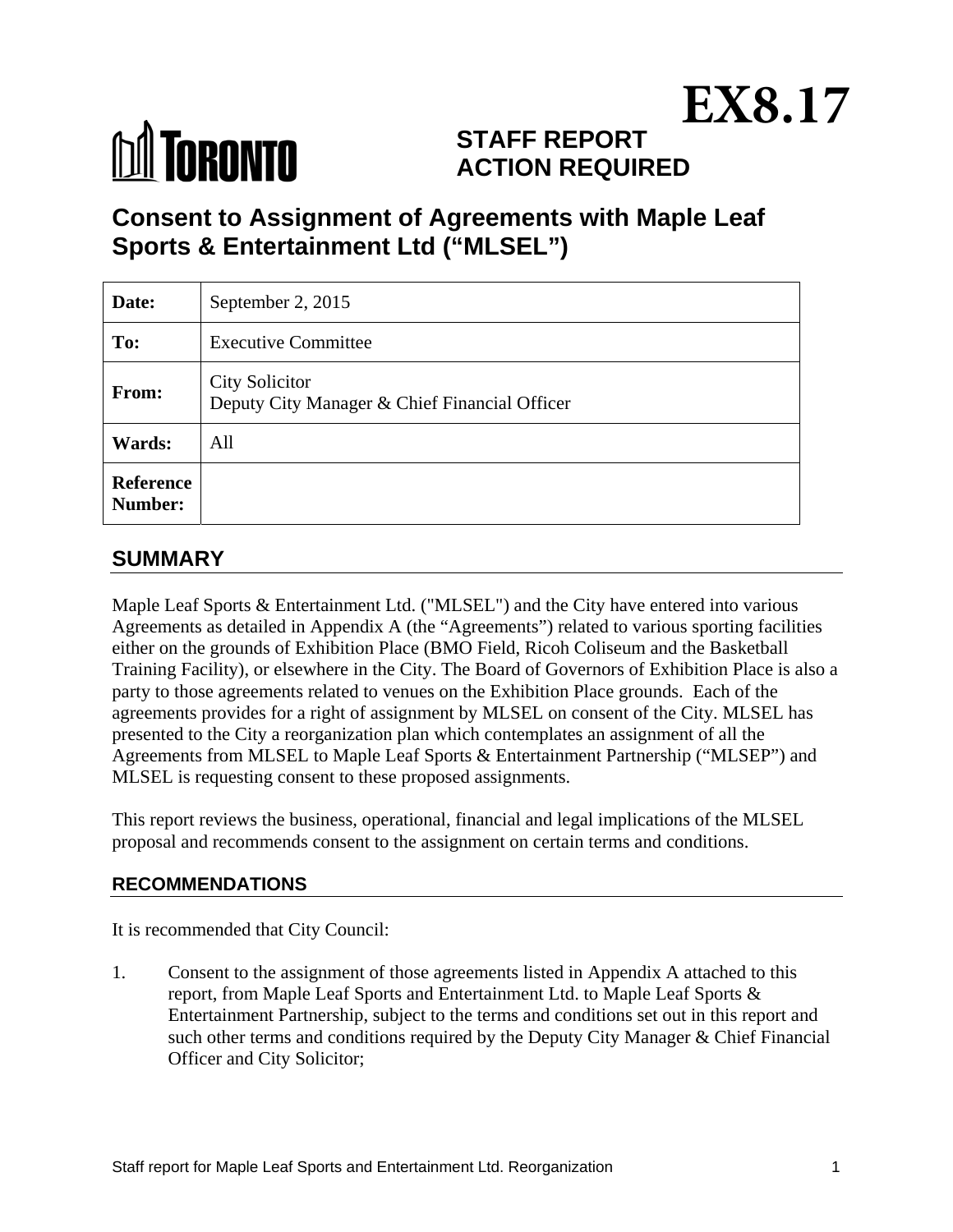- 2. Authorize the City to enter into assumption agreements in respect of the agreements listed in Appendix A attached to this report with Maple Leaf Sports & Entertainment Ltd. and Maple Leaf Sports & Entertainment Partnership on terms and conditions satisfactory to the Deputy City Manager & Chief Financial Officer and City Solicitor; and
- 3. Authorize the execution of an assumption agreement with Maple Leaf Sports and Entertainment Ltd. and Maple Leaf Sports and Entertainment Partnership for the Team Licence and User Agreement generally on the terms and conditions set out in this report and such other terms and conditions satisfactory to the Deputy City Manager & Chief Financial Officer and City Solicitor.

#### **Financial Impact**

There is no financial impact beyond what has already been approved in the current year's budget.

# **DECISION HISTORY**

At its meeting of September 28, 29, 30 and October 1, 2004, City Council authorized the City to enter into a sublease agreement between BPC Coliseum Inc. and MLSEL with respect to Ricoh Coliseum.

At its meeting of October 26, 27, 28 and 31, 2005, by adoption of Clause No. 36 of Policy and Finance Committee Report No. 9, Council authorized the City to enter into an agreement for the creation of the professional soccer stadium which is now known as BMO Field.

At its meeting of April 1, 2 and 3, 2015, by adoption of Item EX39.4, and its meeting of June 10, 11, 12 and 13, 2015, by adoption of Member Motion MM52.28, City Council authorized the City to enter into an agreement with MLSEL with respect to expansion of BMO Field.

http://app.toronto.ca/tmmis/viewAgendaItemHistory.do?item=2014.EX39.4 http://app.toronto.ca/tmmis/viewAgendaItemHistory.do?item=2014.MM52.28

At its meeting of September 30 and October 1, 2009, by adoption of Item CC40.8, City Council authorized the City to enter into an agreement with respect to the use of Lakeshore Collegiate Field and Allan Lamport Stadium.

http://app.toronto.ca/tmmis/viewAgendaItemHistory.do?item=2009.CC40.8

At its meeting of August 25, 26, 27 and 28, 2014, City Council authorized the City to enter into an agreement with MLSEL for the Basketball Training Centre.

http://app.toronto.ca/tmmis/viewAgendaItemHistory.do?item=2014.EX44.3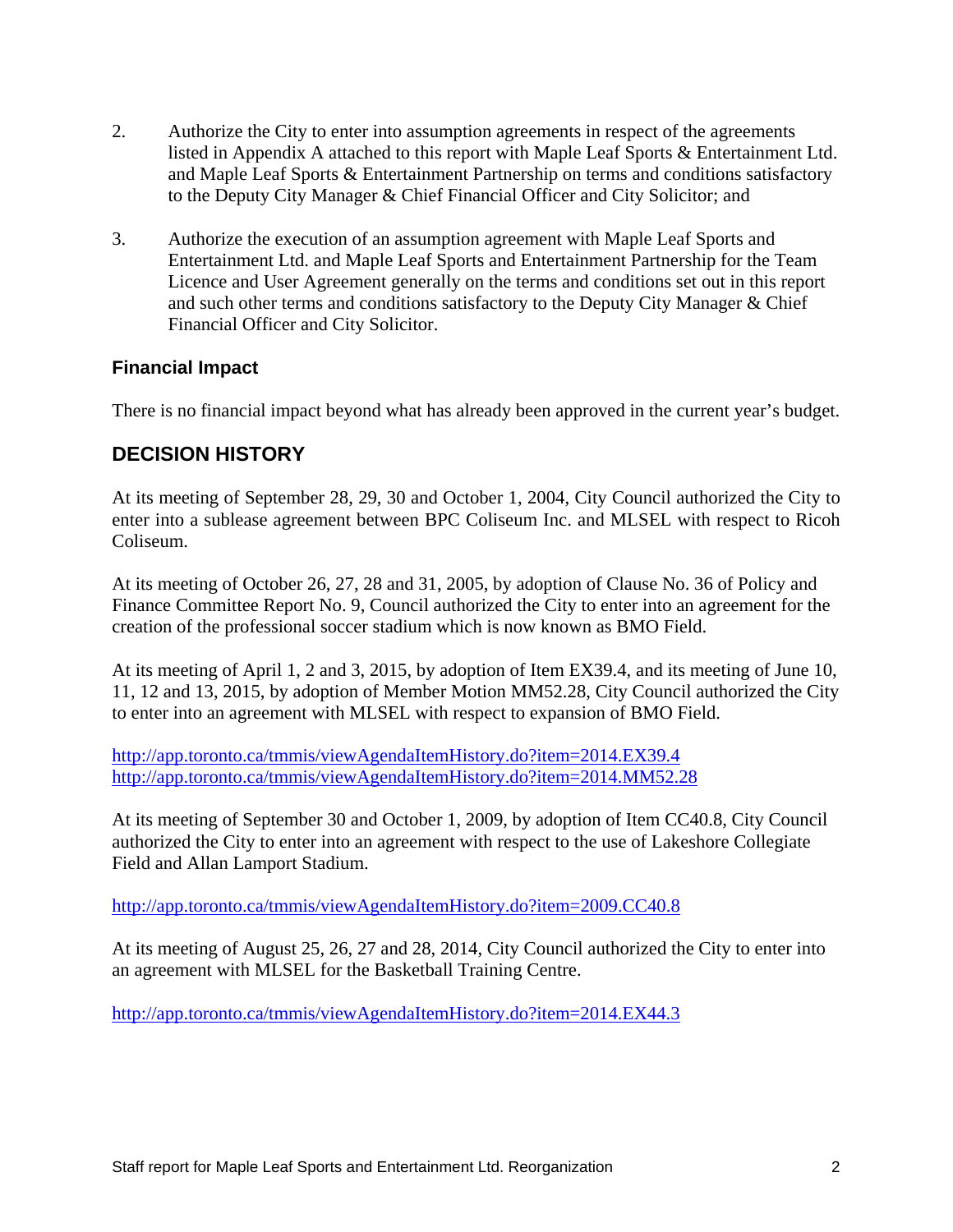# **COMMENTS**

On June 17 2015, MLSEL contacted City staff to advise of its proposed internal reorganization and to request consent to assignment of the Agreements from MLSEL to MLSEP as required pursuant to the terms of those Agreements. MLSEL will be transferring much of its business, including its sports franchises to MLSEP, a newly formed Ontario partnership that will be directly and indirectly owned by MLSEL. As the new partnership is a general partnership, the obligations that will be assumed by the partnership remain supported by MLSEL and all of the assets of MLSEL as it exists today. MLSEL has advised that there will be no change in the management team or the Board of Directors as a result of the reorganization, and that the purpose of the reorganization is to achieve tax-related objectives. Attached as Appendix B to this report is an organizational chart provided by MLSEL setting out the current and proposed corporate structures. Staff have reviewed the information provided by MLSEL on the new corporate structure and have determined that there will be no material impact to the City as a result of the reorganization. Staff are therefore recommending that consent be given for the assignments, subject to the matters discussed below.

With respect to the sublease agreement for Ricoh Coliseum, MLSEL will also need to obtain consent to the assignment from the sublandlord, BPC Coliseum Inc. which is a requirement of any assignment. Staff recommend that MLSEL should provide written confirmation to the City that the sublandlord's consent has been obtained before the City grants its consent to the assignment in respect of that agreement.

In addition, as required by the terms of the Team Licence and User Agreement (2007) under which the Toronto Football Club uses the Soccer Stadium (BMO Field), MLSEL will be providing a notice of assignment and assumption agreement to Major League Soccer for their approval of the assignment. Consent to assignment by the City is not required with respect to the Toronto Football Club Licence agreement although notice of the assumption agreement must be provided by MLSEL.

Further, staff recommend that the City's consent to assignment of the agreement for the proposed basketball facility should not be given until MLSEL finalizes and signs the ground lease for the site, which remains under negotiation.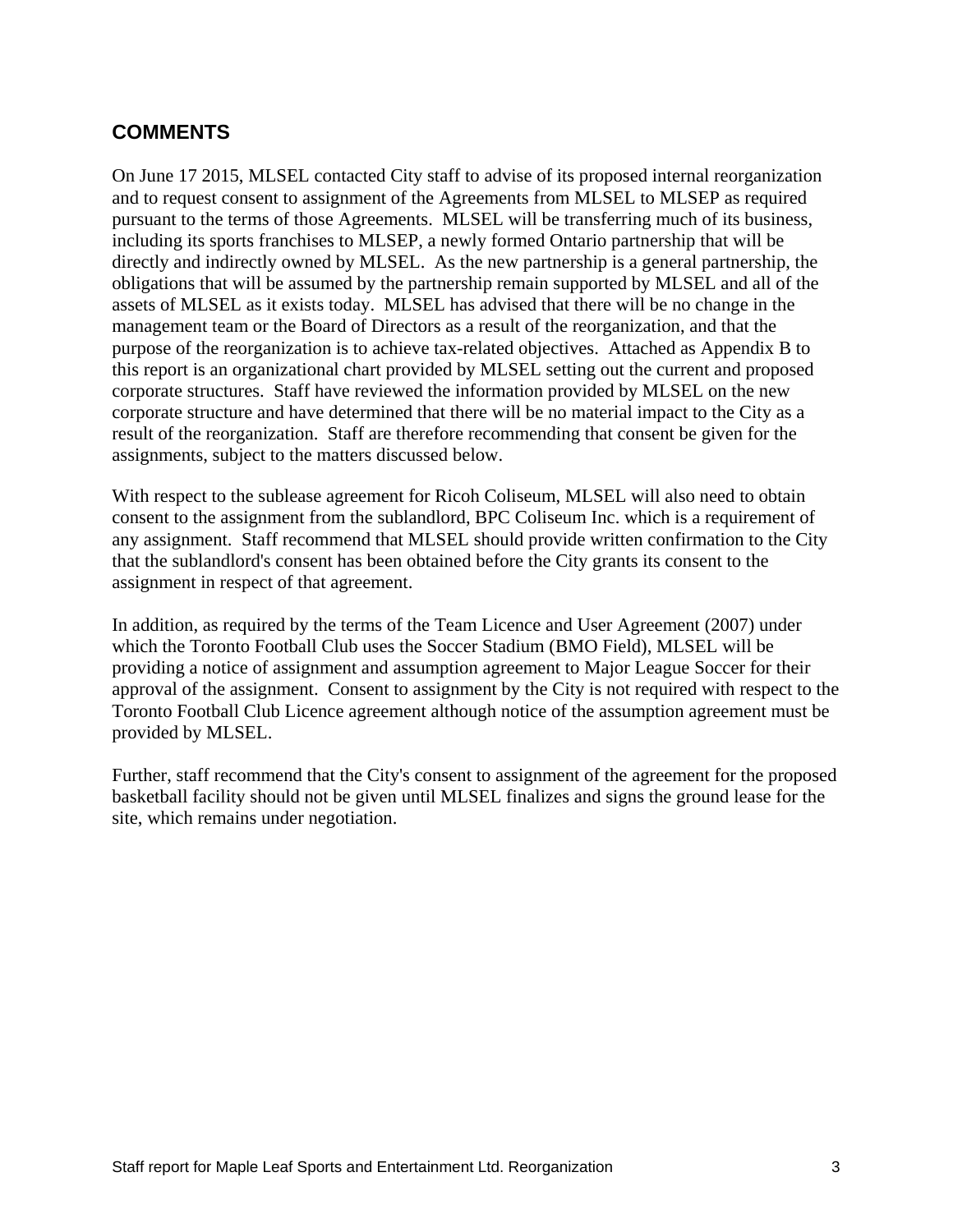It is anticipated that the Board of Governors of Exhibition Place will separately provide its consent to assignment for those Agreements to which the Board is a party.

 $\overline{\phantom{a}}$  , and the contract of the contract of the contract of the contract of the contract of the contract of the contract of the contract of the contract of the contract of the contract of the contract of the contrac

## **CONTACT**

Alison Fowles, Solicitor, Legal Services Division Phone: 416-392-8434; Fax: 416-397-5624 Email: afowles@toronto.ca

Eric Arm Senior Financial Analyst Corporate Finance Phone: 416-397-4479; Fax: 416-397-4555 Email: earm@toronto.ca

#### **SIGNATURE**

Anna Kinastowski Roberto Rossini

 City Solicitor Deputy City Manager & Chief Financial Officer

#### **ATTACHMENTS**

Appendix "A" – Affected Agreements Appendix "B" – Ownership of MLSE and its Major Assets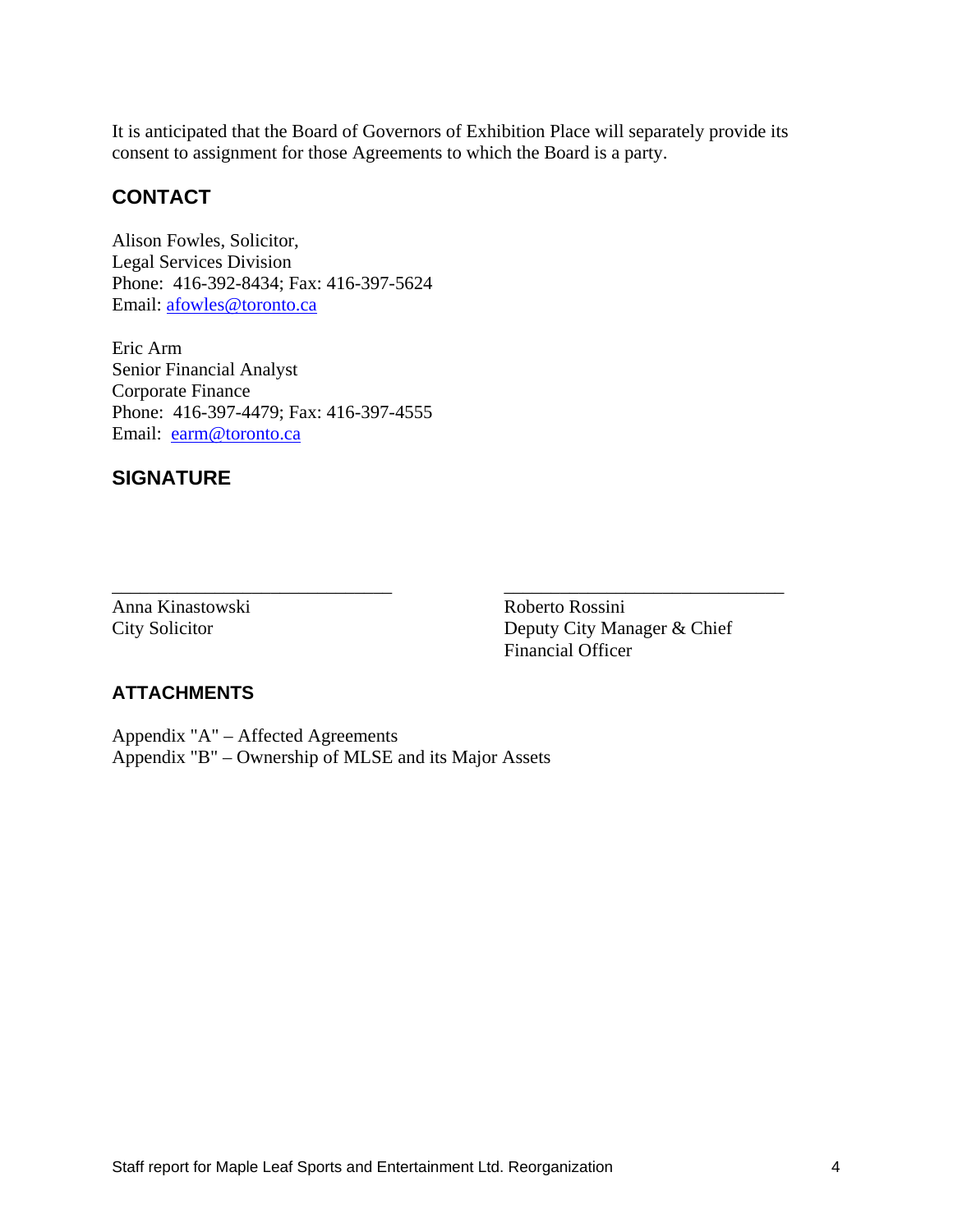#### **Appendix "A" Affected Agreements**

1. Sublease agreement between BPC Coliseum Inc. and MLSEL with respect to Ricoh Coliseum dated June 6, 2005.2.

2. Management Agreement among the City of Toronto, the Board of Governors of Exhibition Place and Maples Sports and Entertainment Ltd. dated January 1, 2007, as amended by the Amending Agreement dated January 1, 2007.

3. Naming Rights Licence Agreement between the Board of Governors of Exhibition Place, the City of Toronto and Maple Leaf Sports & Entertainment Ltd. dated January 1, 2007.

4. Lamport Licence Agreement between the City of Toronto and Maple Leaf Sports & Entertainment Ltd. dated October 1 2009.

5. Lakeshore Collegiate Field Use Agreement among the City of Toronto, the Toronto District School Board and Maple Leaf Sports & Entertainment Ltd. dated November 30<sup>th</sup>, 2010.

6. Amended and Restated Letter of Intent respecting the expansion of BMO Field among the City of Toronto, the Board of Governors of Exhibition Place and Maple Leaf Sports & Entertainment Ltd. dated July 4, 2014.

7. Letter of Intent respecting a proposed basketball facility at Exhibition Place among the City of Toronto, the Board of Governors of exhibition Place and Maple Leaf Sports & Entertainment Ltd. dated August 14, 2014.